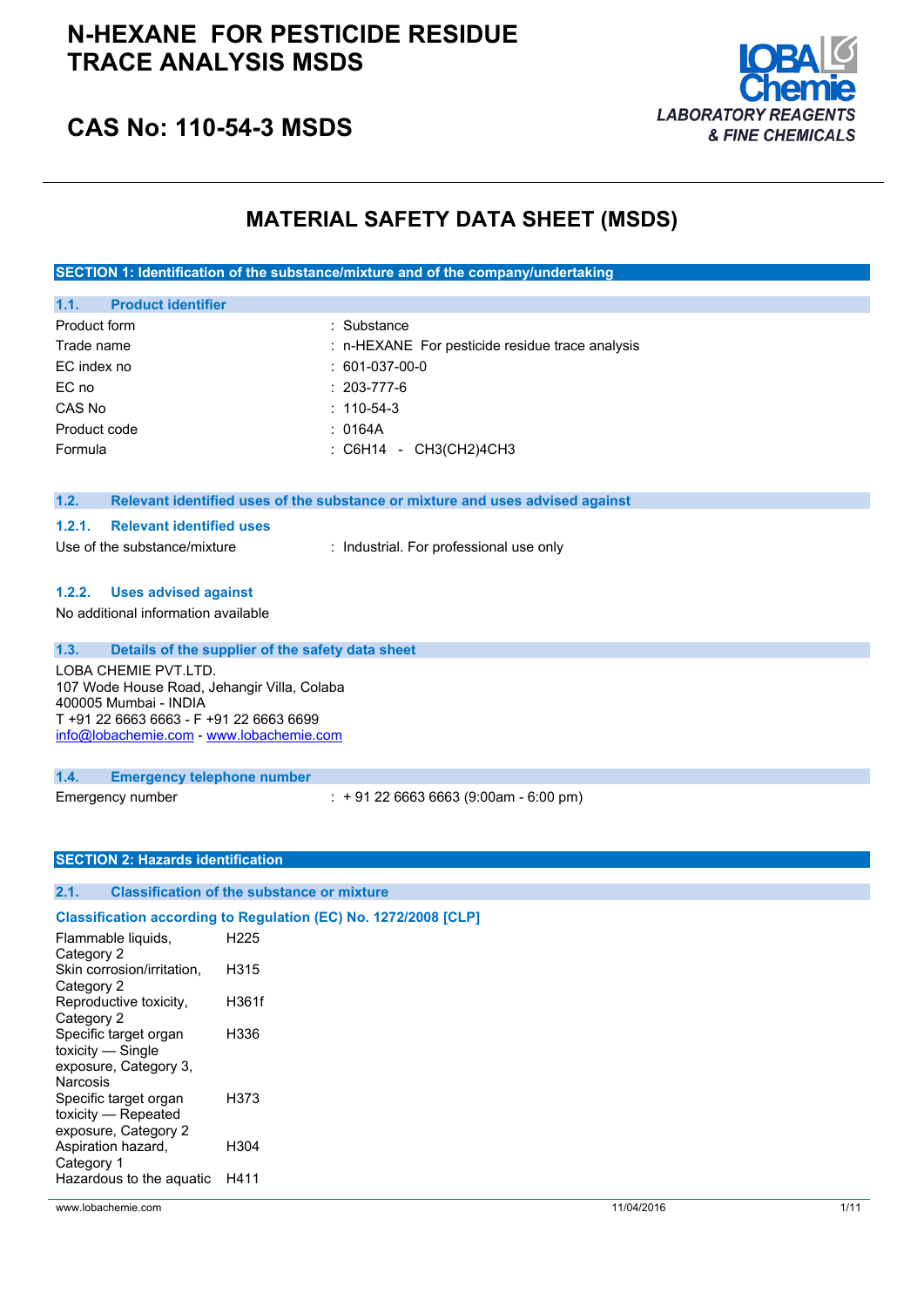Safety Data Sheet

environment — Chronic Hazard, Category 2

Full text of classification categories and H statements : see section 16

#### **Classification according to Directive 67/548/EEC or 1999/45/EC**

Repr.Cat.3; R62 F; R11 Xn; R65 Xn; R48/20 Xi; R38 N; R51/53 R67 Full text of R-phrases: see section 16

### **Adverse physicochemical, human health and environmental effects**

No additional information available

### **2.2. Label elements Labelling according to** Regulation (EC) No. 1272/2008 [CLP] Hazard pictograms (CLP) : GHS02 GHS07 GHS08 GHS09 Signal word (CLP) : Danger Hazard statements (CLP) : H225 - Highly flammable liquid and vapour H304 - May be fatal if swallowed and enters airways H315 - Causes skin irritation H336 - May cause drowsiness or dizziness H361f - Suspected of damaging fertility H373 - May cause damage to organs through prolonged or repeated exposure H411 - Toxic to aquatic life with long lasting effects Precautionary statements (CLP) : P210 - Keep away from sparks, heat. - No smoking P273 - Avoid release to the environment P301+P310 - IF SWALLOWED: immediately call a POISON CENTER or doctor/physician P331 - Do NOT induce vomiting P261 - Avoid breathing vapours, dust, fume, gas P281 - Use personal protective equipment as required

#### **2.3. Other hazards**

No additional information available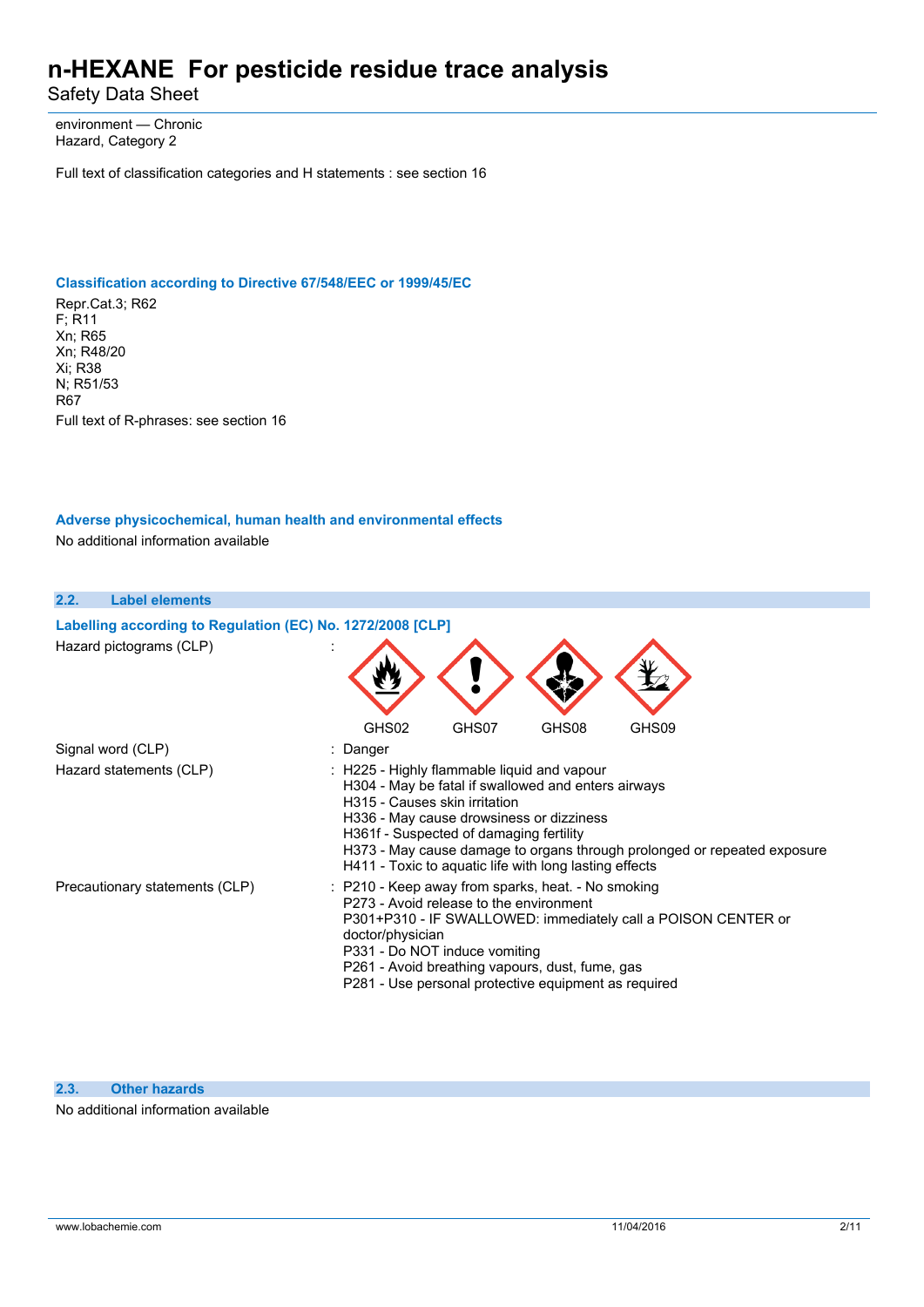| <b>SECTION 3: Composition/information on ingredients</b>            |                                                                                                                                                         |  |
|---------------------------------------------------------------------|---------------------------------------------------------------------------------------------------------------------------------------------------------|--|
| 3.1.<br><b>Substance</b>                                            |                                                                                                                                                         |  |
| Name                                                                | : n-HEXANE For pesticide residue trace analysis                                                                                                         |  |
| CAS No                                                              | $: 110 - 54 - 3$                                                                                                                                        |  |
| EC no                                                               | 203-777-6                                                                                                                                               |  |
| EC index no                                                         | $: 601-037-00-0$                                                                                                                                        |  |
|                                                                     |                                                                                                                                                         |  |
| Full text of R- and H-phrases: see section 16                       |                                                                                                                                                         |  |
| 3.2.<br><b>Mixture</b>                                              |                                                                                                                                                         |  |
| Not applicable                                                      |                                                                                                                                                         |  |
| <b>SECTION 4: First aid measures</b>                                |                                                                                                                                                         |  |
| 4.1.<br><b>Description of first aid measures</b>                    |                                                                                                                                                         |  |
| First-aid measures general                                          | : IF exposed or concerned: Get medical advice/attention.                                                                                                |  |
| First-aid measures after inhalation                                 | : Remove victim to fresh air and keep at rest in a position comfortable for breathing.<br>Call a POISON CENTER or doctor/physician if you feel unwell.  |  |
| First-aid measures after skin contact                               | : Wash with plenty of soap and water. Wash contaminated clothing before reuse. Get<br>medical advice/attention.                                         |  |
| First-aid measures after eye contact                                | : Rinse cautiously with water for several minutes. Remove contact lenses, if present<br>and easy to do. Continue rinsing. Get medical advice/attention. |  |
| First-aid measures after ingestion                                  | : Immediately call a POISON CENTER or doctor/physician. Rinse mouth.                                                                                    |  |
| 4.2.<br>Most important symptoms and effects, both acute and delayed |                                                                                                                                                         |  |
| Symptoms/injuries                                                   | : Suspected of damaging fertility. Causes damage to organs.                                                                                             |  |
| Symptoms/injuries after inhalation                                  | : May cause respiratory irritation. May cause drowsiness or dizziness.                                                                                  |  |
| Symptoms/injuries after skin contact                                | : Causes skin irritation.                                                                                                                               |  |
| Symptoms/injuries after ingestion                                   | : May be fatal if swallowed and enters airways.                                                                                                         |  |
| 4.3.                                                                | Indication of any immediate medical attention and special treatment needed                                                                              |  |
| Treat symptomatically.                                              |                                                                                                                                                         |  |
| <b>SECTION 5: Firefighting measures</b>                             |                                                                                                                                                         |  |
| 5.1.<br><b>Extinguishing media</b>                                  |                                                                                                                                                         |  |
| Suitable extinguishing media                                        | : Carbon dioxide. Dry powder. Foam. Water spray.                                                                                                        |  |
| Unsuitable extinguishing media                                      | : Do not use a heavy water stream.                                                                                                                      |  |
|                                                                     |                                                                                                                                                         |  |
| 5.2.<br>Special hazards arising from the substance or mixture       |                                                                                                                                                         |  |
| Fire hazard                                                         | : Highly flammable liquid and vapour.                                                                                                                   |  |
| Explosion hazard                                                    | : May form flammable/explosive vapour-air mixture.                                                                                                      |  |
| 5.3.<br><b>Advice for firefighters</b>                              |                                                                                                                                                         |  |
| Protection during firefighting                                      | Do not enter fire area without proper protective equipment, including respiratory<br>protection.                                                        |  |
| <b>SECTION 6: Accidental release measures</b>                       |                                                                                                                                                         |  |
| 6.1.                                                                | Personal precautions, protective equipment and emergency procedures                                                                                     |  |
| General measures                                                    | : Remove ignition sources. Use special care to avoid static electric charges. No naked<br>lights. No smoking.                                           |  |
| For non-emergency personnel<br>6.1.1.                               |                                                                                                                                                         |  |
| Emergency procedures                                                | : Evacuate unnecessary personnel.                                                                                                                       |  |
| www.lobachemie.com                                                  | 11/04/2016<br>3/11                                                                                                                                      |  |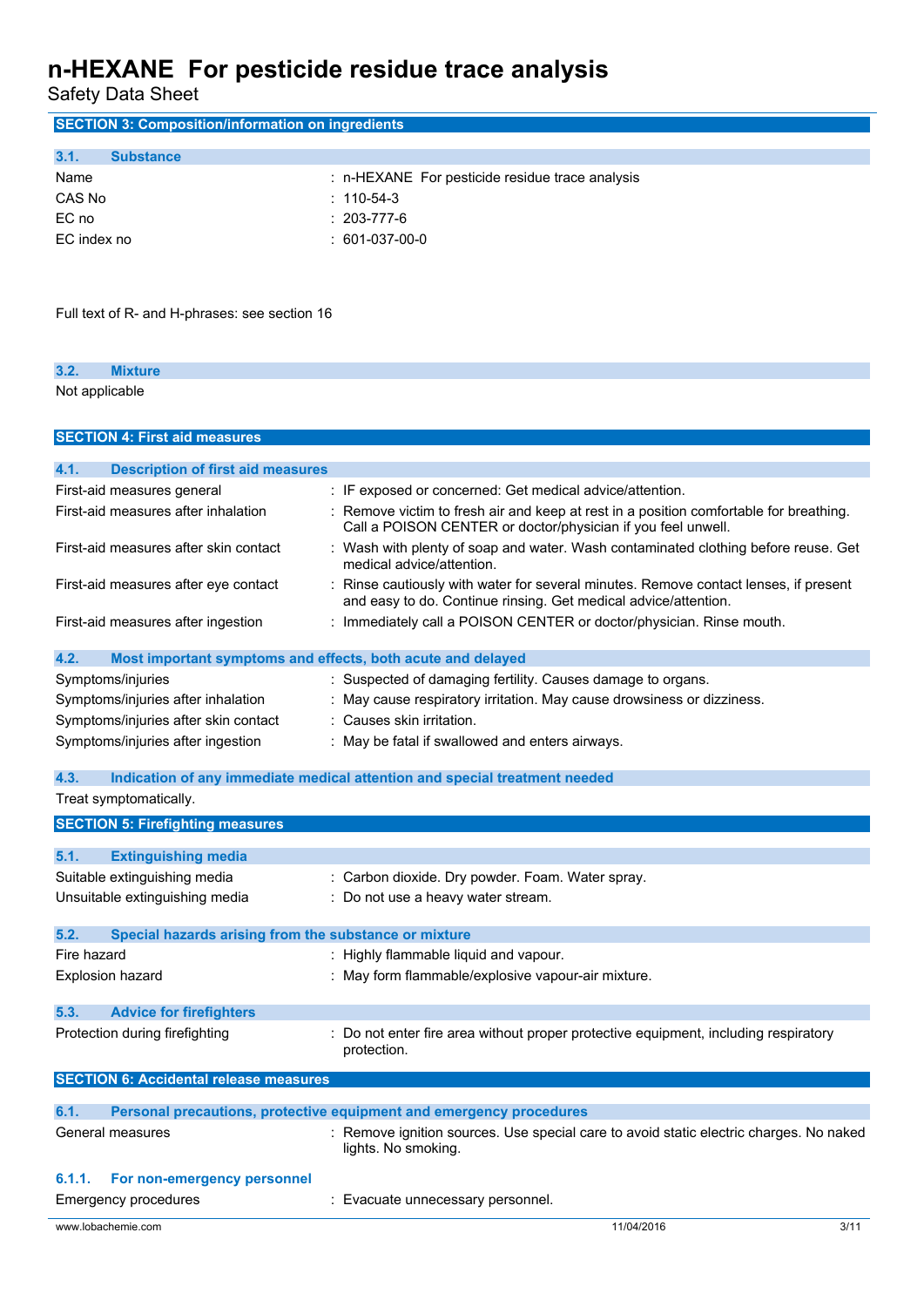| <b>For emergency responders</b><br>6.1.2.                            |                                                                                                                                                                                                                                       |  |
|----------------------------------------------------------------------|---------------------------------------------------------------------------------------------------------------------------------------------------------------------------------------------------------------------------------------|--|
| Protective equipment                                                 | : Use personal protective equipment as required.                                                                                                                                                                                      |  |
| <b>Emergency procedures</b>                                          | : Ventilate area.                                                                                                                                                                                                                     |  |
| 6.2.<br><b>Environmental precautions</b>                             |                                                                                                                                                                                                                                       |  |
| Avoid release to the environment.                                    |                                                                                                                                                                                                                                       |  |
| 6.3.<br>Methods and material for containment and cleaning up         |                                                                                                                                                                                                                                       |  |
| Methods for cleaning up                                              | : On land, sweep or shovel into suitable containers. Collect spillage.                                                                                                                                                                |  |
| <b>Reference to other sections</b><br>6.4.                           |                                                                                                                                                                                                                                       |  |
| No additional information available                                  |                                                                                                                                                                                                                                       |  |
| <b>SECTION 7: Handling and storage</b>                               |                                                                                                                                                                                                                                       |  |
| 7.1.<br><b>Precautions for safe handling</b>                         |                                                                                                                                                                                                                                       |  |
| Additional hazards when processed                                    | : Handle empty containers with care because residual vapours are flammable.                                                                                                                                                           |  |
| Precautions for safe handling                                        | Avoid contact with skin and eyes. Use only non-sparking tools. Obtain special<br>instructions before use. Keep away from sources of ignition - No smoking. Do not<br>breathe vapours. Use only outdoors or in a well-ventilated area. |  |
| Hygiene measures                                                     | Do not eat, drink or smoke when using this product. Wash hands and other exposed<br>areas with mild soap and water before eating, drinking or smoking and when leaving<br>work.                                                       |  |
| 7.2.<br>Conditions for safe storage, including any incompatibilities |                                                                                                                                                                                                                                       |  |
| <b>Technical measures</b>                                            | : Proper grounding procedures to avoid static electricity should be followed.<br>Ground/bond container and receiving equipment.                                                                                                       |  |
| Storage conditions                                                   | Keep in fireproof place. Keep container tightly closed.                                                                                                                                                                               |  |
| Incompatible materials                                               | : Heat sources.                                                                                                                                                                                                                       |  |
| <b>Specific end use(s)</b><br>7.3.                                   |                                                                                                                                                                                                                                       |  |
| No additional information available                                  |                                                                                                                                                                                                                                       |  |
| <b>SECTION 8: Exposure controls/personal protection</b>              |                                                                                                                                                                                                                                       |  |
| 8.1.<br><b>Control parameters</b>                                    |                                                                                                                                                                                                                                       |  |
| No additional information available                                  |                                                                                                                                                                                                                                       |  |

| 8.2.<br><b>Exposure controls</b>                                                                          |                                                                                                                                       |  |
|-----------------------------------------------------------------------------------------------------------|---------------------------------------------------------------------------------------------------------------------------------------|--|
| Hand protection                                                                                           | : Protective gloves                                                                                                                   |  |
| Eye protection                                                                                            | : Chemical goggles or safety glasses                                                                                                  |  |
| Skin and body protection                                                                                  | : Wear suitable protective clothing                                                                                                   |  |
| Respiratory protection                                                                                    | Where exposure through inhalation may occur from use, respiratory protection<br>equipment is recommended. Wear respiratory protection |  |
| <b>SECTION 9: Physical and chemical properties</b>                                                        |                                                                                                                                       |  |
| $\sim$ $\sim$<br>the figures with a compact that will be contained to be a figure that the compact with a |                                                                                                                                       |  |

| 9.1.<br>Information on basic physical and chemical properties |                     |
|---------------------------------------------------------------|---------------------|
| Physical state                                                | : Liauid            |
| Colour                                                        | : Clear colourless. |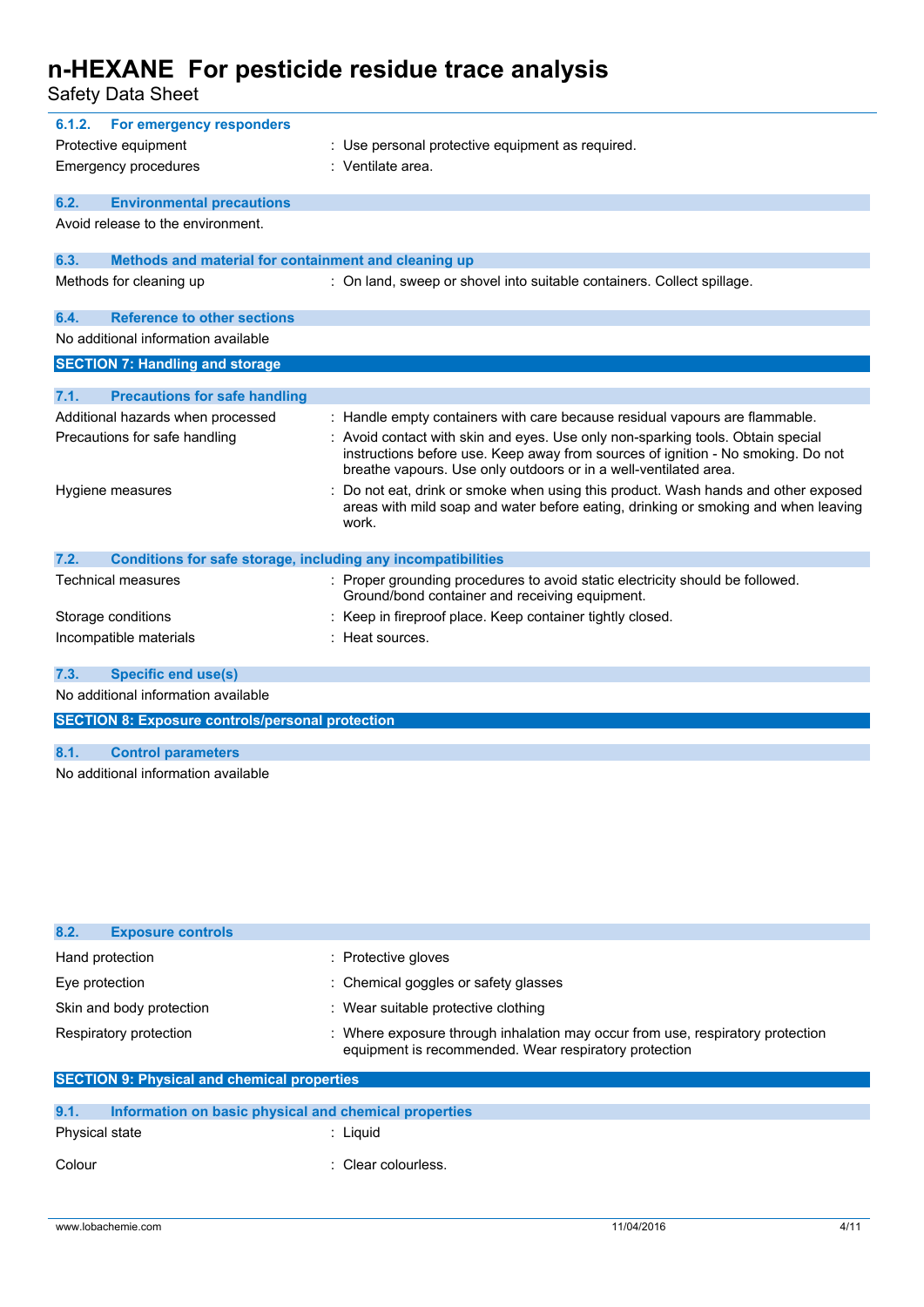Safety Data Sheet

| ,,,,,                                                          |                                                            |  |
|----------------------------------------------------------------|------------------------------------------------------------|--|
| Odour                                                          | : gasoline-like.                                           |  |
| Odour threshold                                                | : No data available                                        |  |
| рH                                                             | : No data available                                        |  |
| Relative evaporation rate (butylacetate=1) : No data available |                                                            |  |
| Melting point                                                  | : $-95 °C$                                                 |  |
| Freezing point                                                 | : No data available                                        |  |
| Boiling point                                                  | : $68 - 70 °C$                                             |  |
| Flash point                                                    | $\therefore$ -23 °C                                        |  |
| Auto-ignition temperature                                      | : 225 K                                                    |  |
| Decomposition temperature                                      | : No data available                                        |  |
| Flammability (solid, gas)                                      | : Flammable<br>Highly flammable liquid and vapour          |  |
| Vapour pressure                                                | : 151 mm Hg at $25^{\circ}$ C                              |  |
| Relative vapour density at 20 °C                               | : 2.97                                                     |  |
| Relative density                                               | : No data available                                        |  |
| Density<br>Solubility                                          | : $0.678$ g/cm <sup>3</sup><br>: Water: Insoluble In water |  |
| Log Pow                                                        | : No data available                                        |  |
| Viscosity, kinematic                                           | : No data available                                        |  |
| Viscosity, dynamic                                             | : 0.31 mPa.s 20°C                                          |  |
| <b>Explosive properties</b>                                    | : No data available                                        |  |
| Oxidising properties                                           | : No data available                                        |  |
| <b>Explosive limits</b>                                        | : 0.011 - 0.075 vol %                                      |  |
| <b>Other information</b><br>9.2.                               |                                                            |  |
| No additional information available                            |                                                            |  |
| <b>SECTION 10: Stability and reactivity</b>                    |                                                            |  |
| 10.1.<br><b>Reactivity</b>                                     |                                                            |  |
| No additional information available                            |                                                            |  |

#### **10.2. Chemical stability**

Stable under normal conditions.

#### **10.3. Possibility of hazardous reactions**

No additional information available

#### **10.4. Conditions to avoid**

Open flame. Heat. Sparks.

#### **10.5. Incompatible materials**

No additional information available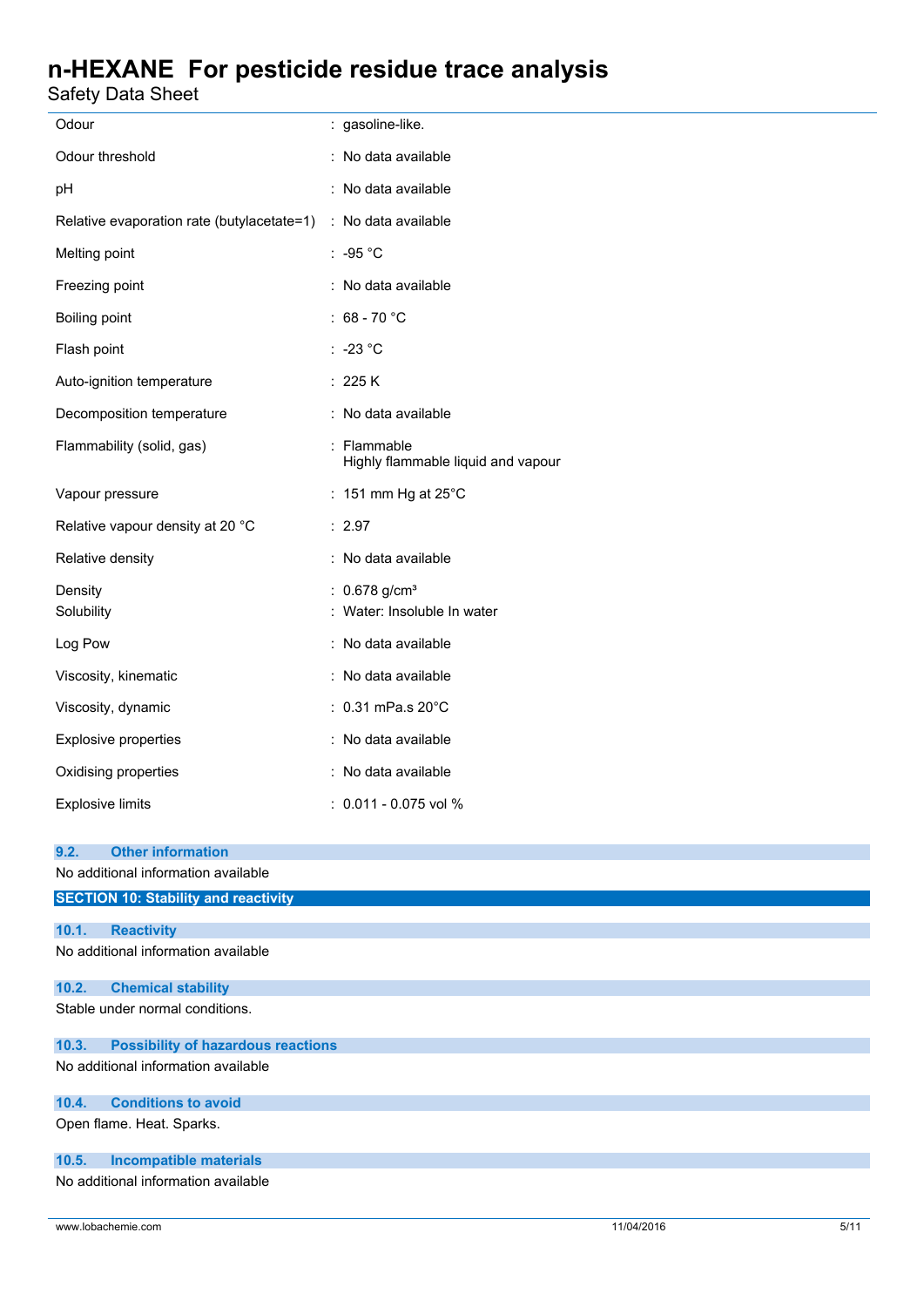Safety Data Sheet

#### **10.6. Hazardous decomposition products**

May release flammable gases.

| <b>Information on toxicological effects</b>                          |  |
|----------------------------------------------------------------------|--|
| : Not classified                                                     |  |
|                                                                      |  |
|                                                                      |  |
| : Causes skin irritation.                                            |  |
| : Not classified                                                     |  |
| : Not classified                                                     |  |
| : Not classified                                                     |  |
| : Not classified                                                     |  |
|                                                                      |  |
| : Suspected of damaging fertility.                                   |  |
| : May cause drowsiness or dizziness.                                 |  |
|                                                                      |  |
|                                                                      |  |
| : May cause damage to organs through prolonged or repeated exposure. |  |
|                                                                      |  |
|                                                                      |  |
| Aspiration hazard<br>: May be fatal if swallowed and enters airways. |  |
|                                                                      |  |
| n-HEXANE For pesticide residue trace analysis (110-54-3)             |  |
| 0.45722714 mm <sup>2</sup> /s                                        |  |
|                                                                      |  |

| <b>SECTION 12: Ecological information</b> |                 |                                                    |
|-------------------------------------------|-----------------|----------------------------------------------------|
|                                           |                 |                                                    |
| 12.1.                                     | <b>Toxicity</b> |                                                    |
| Ecology - water                           |                 | : Toxic to aquatic life with long lasting effects. |

| 12.2.                                                    | Persistence and degradability |                                                         |
|----------------------------------------------------------|-------------------------------|---------------------------------------------------------|
| n-HEXANE For pesticide residue trace analysis (110-54-3) |                               |                                                         |
|                                                          | Persistence and degradability | May cause long-term adverse effects in the environment. |
|                                                          |                               |                                                         |

### **12.3. Bioaccumulative potential**

No additional information available

### **12.4. Mobility in soil**

No additional information available

#### **12.5. Results of PBT and vPvB assessment**

No additional information available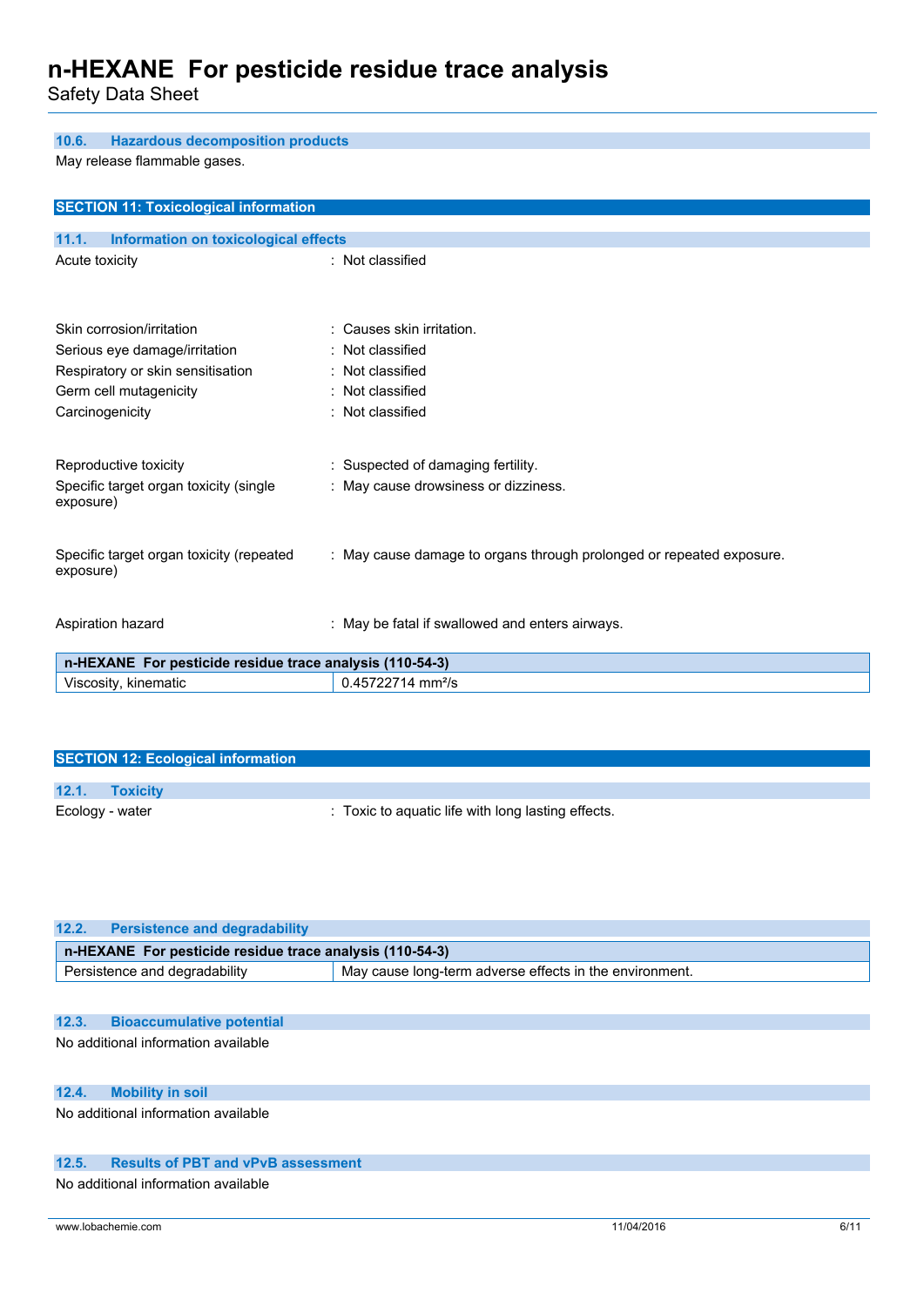Safety Data Sheet

| Other adverse effects<br>12.6.                   |                                                                             |  |
|--------------------------------------------------|-----------------------------------------------------------------------------|--|
| No additional information available              |                                                                             |  |
| <b>SECTION 13: Disposal considerations</b>       |                                                                             |  |
|                                                  |                                                                             |  |
| <b>Waste treatment methods</b><br>13.1.          |                                                                             |  |
| Product/Packaging disposal<br>recommendations    | : Dispose of contents/container to                                          |  |
| Additional information                           | : Handle empty containers with care because residual vapours are flammable. |  |
| Ecology - waste materials                        | : Hazardous waste due to toxicity.                                          |  |
| <b>SECTION 14: Transport information</b>         |                                                                             |  |
| In accordance with ADR / RID / IMDG / IATA / ADN |                                                                             |  |

| <b>UN number</b><br>14.1.             |                                                                                |
|---------------------------------------|--------------------------------------------------------------------------------|
| UN-No. (ADR)                          | : 1208                                                                         |
| UN-No. (IMDG)                         | : 1208                                                                         |
| UN-No.(IATA)                          | : 1208                                                                         |
| UN-No.(ADN)                           | : 1208                                                                         |
| UN-No. (RID)                          | : 1208                                                                         |
|                                       |                                                                                |
| 14.2.<br>UN proper shipping name      |                                                                                |
| Proper Shipping Name (ADR)            | : HEXANES                                                                      |
| Proper Shipping Name (IMDG)           | : HEXANES                                                                      |
| Proper Shipping Name (IATA)           | : HEXANES                                                                      |
| Proper Shipping Name (ADN)            | : HEXANES                                                                      |
| Proper Shipping Name (RID)            | : HEXANES                                                                      |
| Transport document description (ADR)  | : UN 1208 HEXANES, 3, II, (D/E), ENVIRONMENTALLY HAZARDOUS                     |
| Transport document description (IMDG) | : UN 1208 HEXANES, 3, II, MARINE POLLUTANT/ENVIRONMENTALLY<br><b>HAZARDOUS</b> |
| Transport document description (IATA) | : UN 1208 HEXANES, 3, II, ENVIRONMENTALLY HAZARDOUS                            |
| Transport document description (ADN)  | : UN 1208 HEXANES, 3, II, ENVIRONMENTALLY HAZARDOUS                            |
| Transport document description (RID)  | : UN 1208 HEXANES, 3, II, ENVIRONMENTALLY HAZARDOUS                            |
|                                       |                                                                                |

### **14.3. Transport hazard class(es)**

| <b>ADR</b>                       |     |
|----------------------------------|-----|
| Transport hazard class(es) (ADR) | : 3 |
| Danger labels (ADR)              | : 3 |



### **IMDG**

| Transport hazard class(es) (IMDG) |     | : 3 |
|-----------------------------------|-----|-----|
| Danger labels (IMDG)              | : 3 |     |

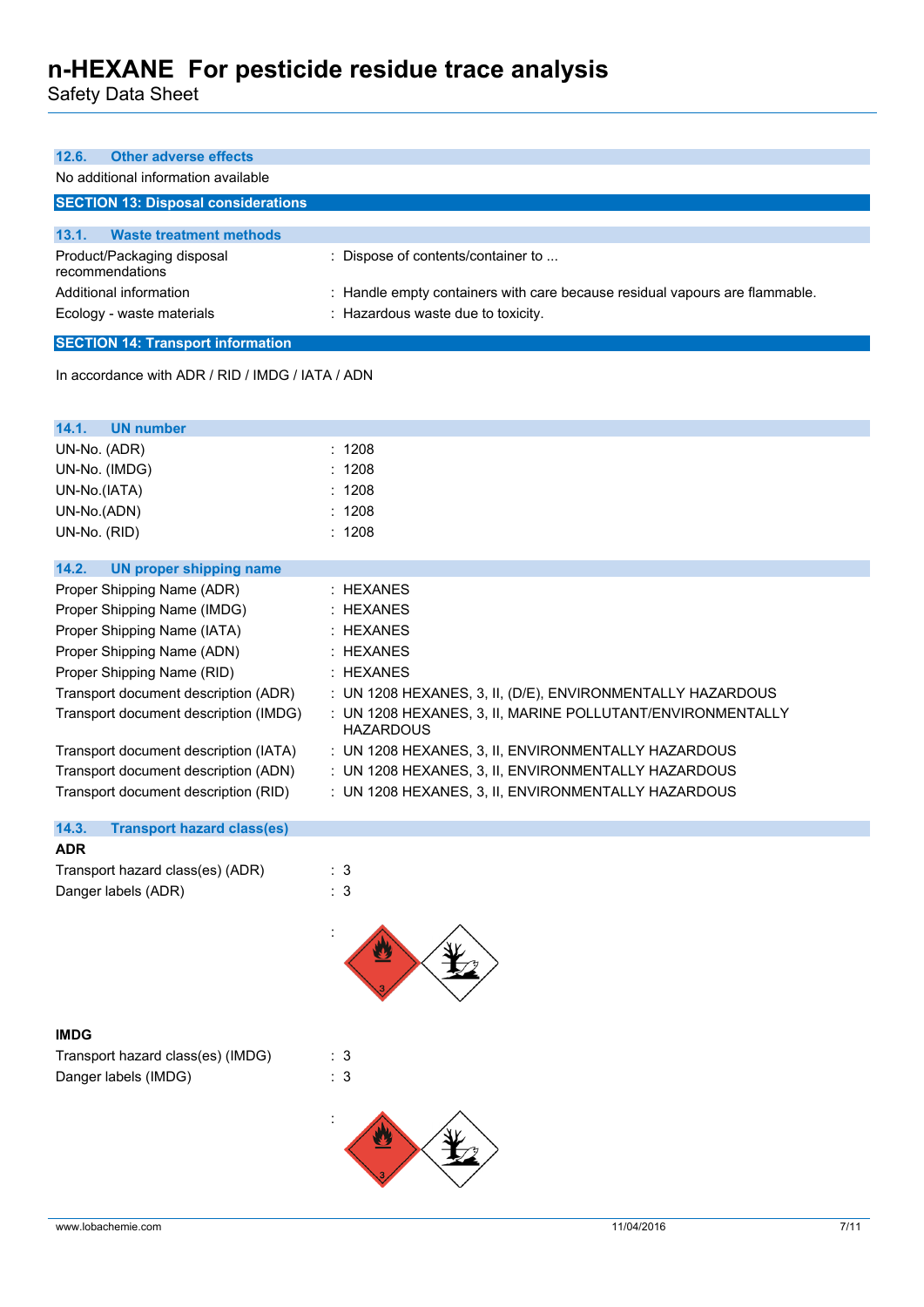| <b>IATA</b>                                            |                                          |
|--------------------------------------------------------|------------------------------------------|
| Transport hazard class(es) (IATA)                      | : 3                                      |
| Hazard labels (IATA)                                   | : 3                                      |
|                                                        |                                          |
|                                                        |                                          |
|                                                        |                                          |
|                                                        |                                          |
|                                                        |                                          |
| <b>ADN</b>                                             |                                          |
| Transport hazard class(es) (ADN)                       | : 3                                      |
| Danger labels (ADN)                                    | : 3                                      |
|                                                        |                                          |
|                                                        |                                          |
|                                                        |                                          |
|                                                        |                                          |
|                                                        |                                          |
|                                                        |                                          |
| <b>RID</b>                                             |                                          |
| Transport hazard class(es) (RID)                       | : 3                                      |
| Danger labels (RID)                                    | : 3                                      |
|                                                        |                                          |
|                                                        |                                          |
|                                                        |                                          |
|                                                        |                                          |
|                                                        |                                          |
| 14.4.<br><b>Packing group</b>                          |                                          |
| Packing group (ADR)                                    | $\colon \, \mathbb{H}$                   |
| Packing group (IMDG)                                   | $\therefore$ $\parallel$                 |
| Packing group (IATA)                                   | $: \mathbb{I}$                           |
| Packing group (ADN)                                    | $: \mathbb{I}$                           |
| Packing group (RID)                                    | $\colon \mathbb{I}$                      |
| <b>Environmental hazards</b><br>14.5.                  |                                          |
| Dangerous for the environment                          | : Yes                                    |
| Marine pollutant                                       | : Yes                                    |
| Other information                                      | : No supplementary information available |
|                                                        |                                          |
|                                                        |                                          |
| 14.6.<br><b>Special precautions for user</b>           |                                          |
| - Overland transport                                   |                                          |
| Classification code (ADR)                              | : F1                                     |
| Limited quantities (ADR)                               | : 1L                                     |
| Excepted quantities (ADR)                              | $\therefore$ E2                          |
| Packing instructions (ADR)                             | : P001, IBC02, R001                      |
| Mixed packing provisions (ADR)                         | : MP19                                   |
| Portable tank and bulk container<br>instructions (ADR) | : T4                                     |
| Portable tank and bulk container special               | :TP1                                     |
| provisions (ADR)                                       |                                          |
| Tank code (ADR)                                        | : LGBF                                   |
| Vehicle for tank carriage                              | $:$ FL                                   |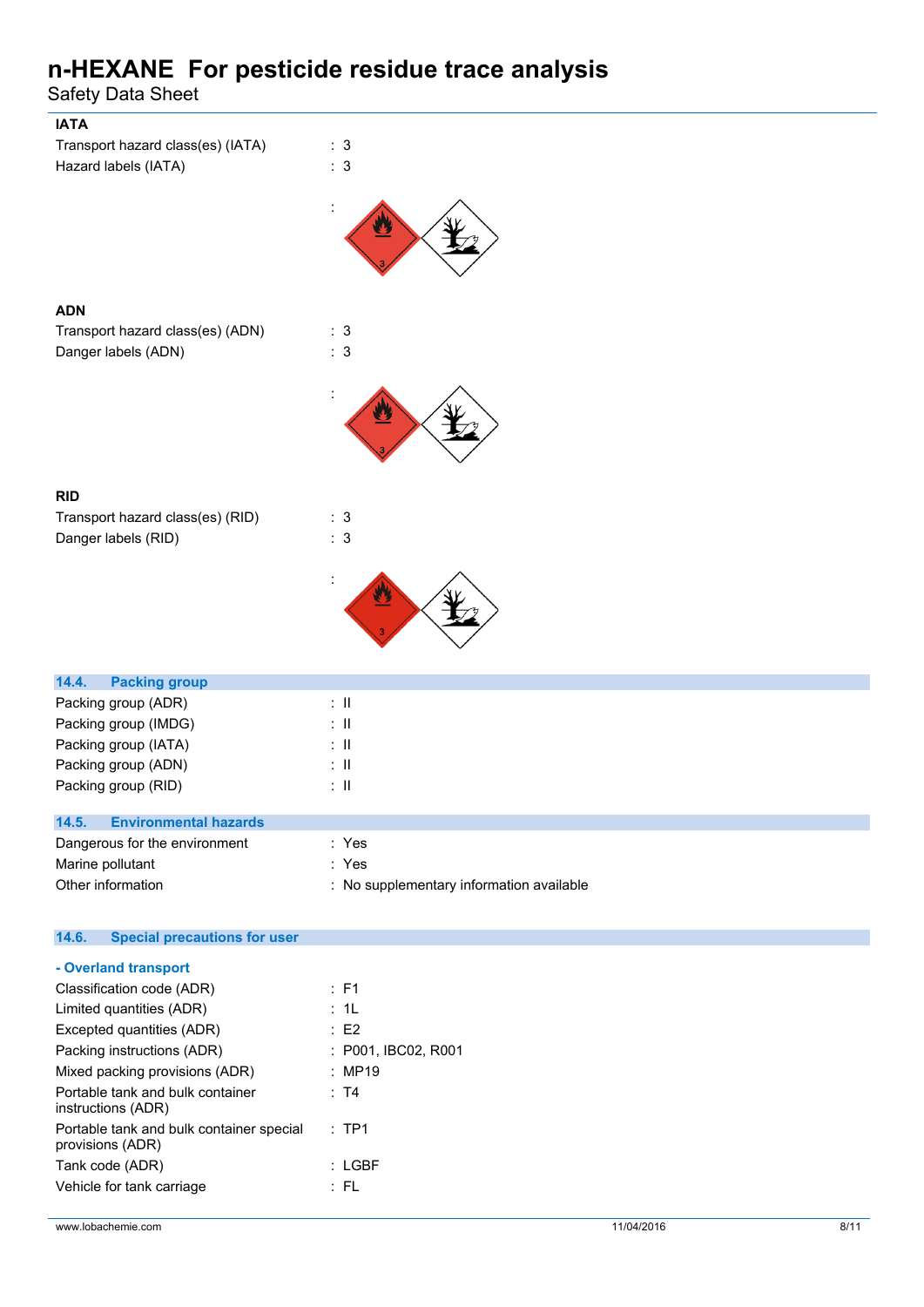| Transport category (ADR)<br>Special provisions for carriage - Operation : S2, S20<br>(ADR)                                                                                                                                                                                                   | $\overline{2}$                                                                                             |
|----------------------------------------------------------------------------------------------------------------------------------------------------------------------------------------------------------------------------------------------------------------------------------------------|------------------------------------------------------------------------------------------------------------|
| Hazard identification number (Kemler No.)<br>Orange plates                                                                                                                                                                                                                                   | : 33<br>33 <sup>°</sup><br>1208                                                                            |
| Tunnel restriction code (ADR)<br>EAC code                                                                                                                                                                                                                                                    | : D/E<br>: 3YE                                                                                             |
| - Transport by sea<br>Limited quantities (IMDG)<br>Excepted quantities (IMDG)<br>Packing instructions (IMDG)<br>IBC packing instructions (IMDG)<br>Tank instructions (IMDG)<br>Tank special provisions (IMDG)<br>EmS-No. (Fire)<br>EmS-No. (Spillage)<br>Stowage category (IMDG)<br>MFAG-No  | 1 L<br>:<br>E2<br>P001<br>: IBC02<br>T4<br>TP1<br>$\ddot{\phantom{a}}$<br>$: F-E$<br>$: S-D$<br>: Е<br>128 |
| - Air transport<br>PCA Excepted quantities (IATA)<br>PCA Limited quantities (IATA)<br>PCA limited quantity max net quantity<br>(IATA)<br>PCA packing instructions (IATA)<br>PCA max net quantity (IATA)<br>CAO packing instructions (IATA)<br>CAO max net quantity (IATA)<br>ERG code (IATA) | : E2<br>: Y341<br>1L<br>:353<br>: 5L<br>: 364<br>: 60L<br>: 3H                                             |
| - Inland waterway transport<br>Classification code (ADN)<br>Limited quantities (ADN)<br>Excepted quantities (ADN)<br>Carriage permitted (ADN)<br>Equipment required (ADN)<br>Ventilation (ADN)<br>Number of blue cones/lights (ADN)                                                          | : F1<br>: 1 L<br>E2<br>: T<br>$:$ PP, EX, A<br>: VE01<br>1<br>t.                                           |
| - Rail transport<br>Classification code (RID)<br>Limited quantities (RID)<br>Excepted quantities (RID)<br>Packing instructions (RID)<br>Mixed packing provisions (RID)<br>Portable tank and bulk container<br>instructions (RID)<br>Portable tank and bulk container special                 | : F1<br>1L<br>÷.<br>E2<br>: P001, IBC02, R001<br>: MP19<br>: T4<br>: TP1                                   |
| provisions (RID)<br>Tank codes for RID tanks (RID)<br>Transport category (RID)<br>Colis express (express parcels) (RID)                                                                                                                                                                      | LGBF<br>2<br>: CE7                                                                                         |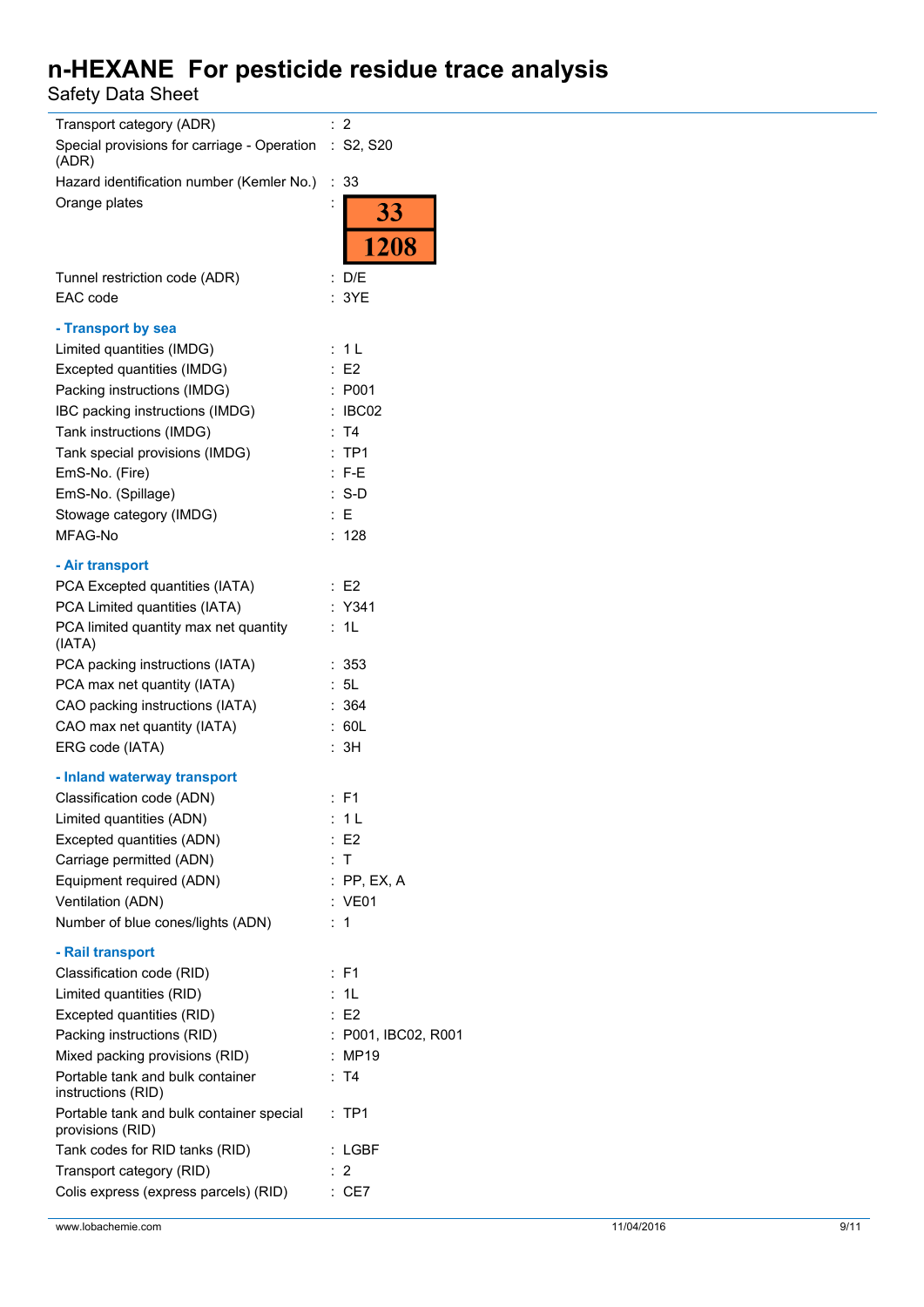Safety Data Sheet

Hazard identification number (RID) : 33

| 14.7.          | Transport in bulk according to Annex II of MARPOL 73/78 and the IBC Code |
|----------------|--------------------------------------------------------------------------|
| Not applicable |                                                                          |
|                | <b>SECTION 15: Regulatory information</b>                                |

**15.1. Safety, health and environmental regulations/legislation specific for the substance or mixture**

#### **15.1.1. EU-Regulations**

No REACH Annex XVII restrictions

n-HEXANE For pesticide residue trace analysis is not on the REACH Candidate List n-HEXANE For pesticide residue trace analysis is not on the REACH Annex XIV List

#### **15.1.2. National regulations**

| Germany                                                                        |                                                                                                              |
|--------------------------------------------------------------------------------|--------------------------------------------------------------------------------------------------------------|
| AwSV/VwVwS Annex reference                                                     | : Water hazard class (WGK) 2, hazardous to water (Classification according to<br>VwVwS, Annex 2; WGK No 124) |
| 12th Ordinance Implementing the Federal<br>Immission Control Act - 12. BlmSchV | : Is not subject of the 12. BlmSchV (Hazardous Incident Ordinance)                                           |
| <b>Denmark</b>                                                                 |                                                                                                              |
| <b>Classification remarks</b>                                                  | : Emergency management quidelines for the storage of flammable liquids must be<br>followed                   |
| Recommendations Danish Regulation                                              | : Young people below the age of 18 years are not allowed to use the product                                  |
|                                                                                | Pregnant/breastfeeding women working with the product must not be in direct<br>contact with the product      |
|                                                                                | The requirements from the Danish Working Environment Authorities regarding work                              |

with carcinogens must be followed during use and disposal

**15.2. Chemical safety assessment**

No additional information available

**SECTION 16: Other information**

#### Full text of R-, H- and EUH-phrases:

| Aquatic Chronic 2 | Hazardous to the aguatic environment — Chronic Hazard, Category 2 |
|-------------------|-------------------------------------------------------------------|
| Asp. Tox. 1       | Aspiration hazard, Category 1                                     |
| Flam. Liq. 2      | Flammable liquids, Category 2                                     |
| Repr. 2           | Reproductive toxicity, Category 2                                 |
| Skin Irrit, 2     | Skin corrosion/irritation, Category 2                             |